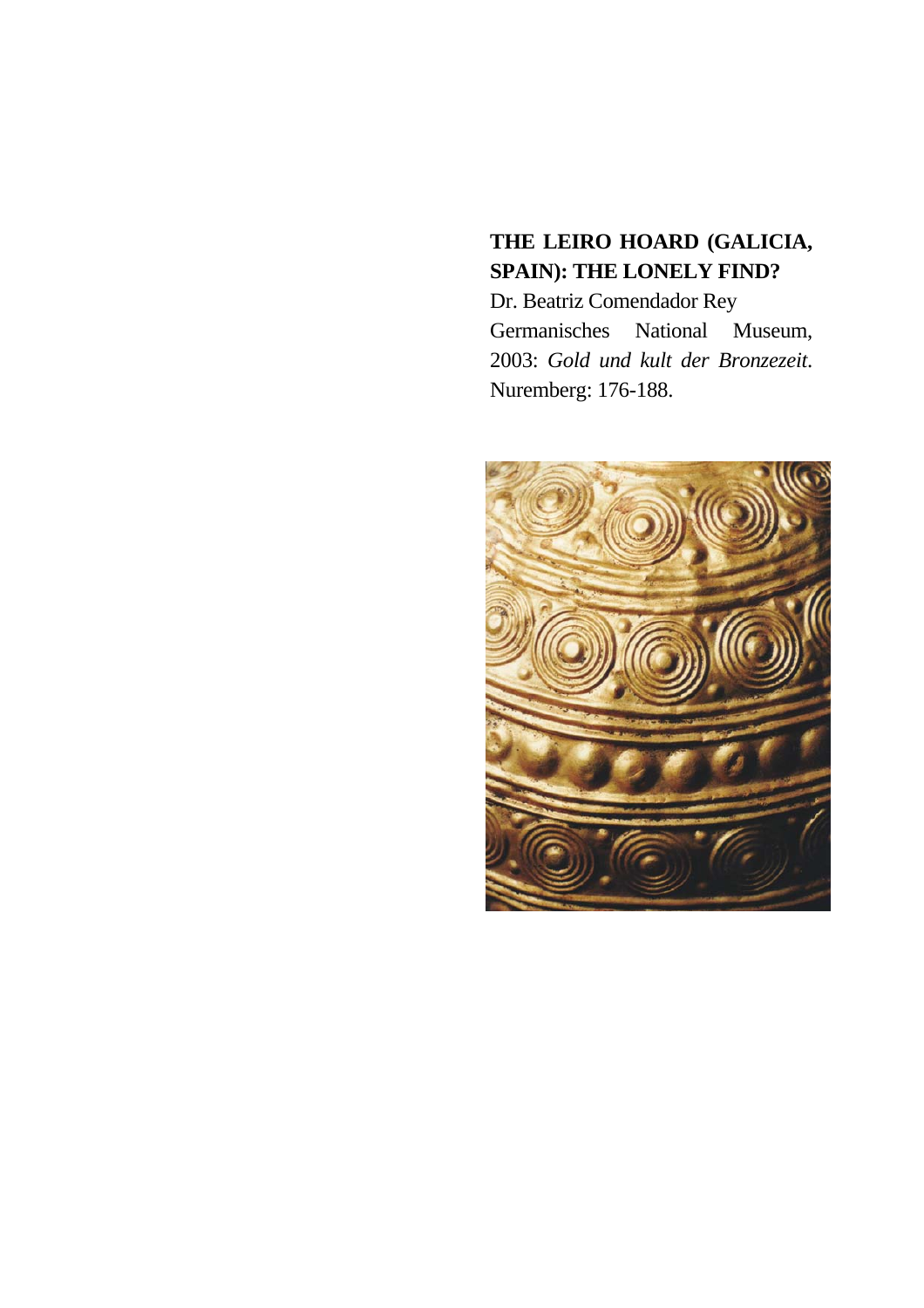# **THE LEIRO HOARD (GALICIA, SPAIN): THE LONELY FIND?**

Dr. Beatriz Comendador Rey<sup>[1](#page-1-0)</sup>

# **1. The geographic location of the Leiro find (Rianxo, Galicia, Spain).**

Leiro beach (Rianxo, A Coruña) is located on the Atlantic coast in the region of Galicia (Spain), in the northwest of the Iberian peninsula, on the northern shore of the *Ría de Arousa*. The Galician coast branches into a myriad of rías –estuaries-, of which the *Arousa* is the largest, with an area of some 555 square Km and roughly 27 Km in length. At its widest point it measures 14 Km, which is why it is often called the *Mar de Arousa (Sea of Arousa)*. The shores of this estuary are low and rugged, and there are a number of islands and keys, some of which are small isthmuses formed by recent alluvial deposits. This estuary is also an extraordinary marine valley because of both its size and the wealth of shellfish it produces.

The angle formed by the estuary starts diminishing in size from the Island of Sálvora towards the NE, and is at its narrowest point just 5,5 km wide- at the mouth of the Ulla river. It is the second most important river, after the

<span id="page-1-0"></span>

<sup>1</sup> A fellow at the M.A.C. (Museo Arqueolóxico e Histórico Castelo de San Antón de A Coruña) (Galicia, Spain). E-mail: (sananton@ctv.es) (beacomendador@hotmail.com). I would like to thank J. Mª. Bello and Begoña Bas for their interest in the presentation of this paper, and Víctor Vázquez for helping with the graphic illustrations. I am also grateful to the Concello de Rianxo for all their help and especially, to Mr. J. Mª. Vicente Somoza, for his kindess in recalling the Leiro find in space and in time.



Miño, in the hydrographic system of the northwest, offering optimum conditions for navigation along a 12-14 Km stretch, upstream to Pontecesures/Padrón, where the effects of the tides are still strongly felt. It is more difficult to go beyond this point owing to the narrowing of the river bed. However, the basin offers an alternative route by land with no major obstacles, which connects with the numerous valleys formed by its tributaries on both banks. For all these reasons, the course of the Ulla has been used as a waterway to reach the interior of Galicia from very early times (Naveiro & Caamaño, 1992). As Ruiz-Gálvez (1995: 29) has pointed out, it is no coincidence that this is the route, as legend has it, that St. James the Apostle followed when he came to Spain, and it is the very same route that the Normans used when they stormed Santiago de Compostela in the  $10^{th}$  century A.D.

We may point out that Leiro beach, in the cove of Rial, enjoys a strategic location, as this is the point at which the estuary narrows for good as it flows upstream to join the course of the Ulla river, between *Palleiro Point* (N) and *Grandoiro Point* (S). In other words, it is the *gateway* of what historically was the major route travelled to reach the interior of Galicia.

# **2. The Circumstances surrounding the find and the description of the artefact.**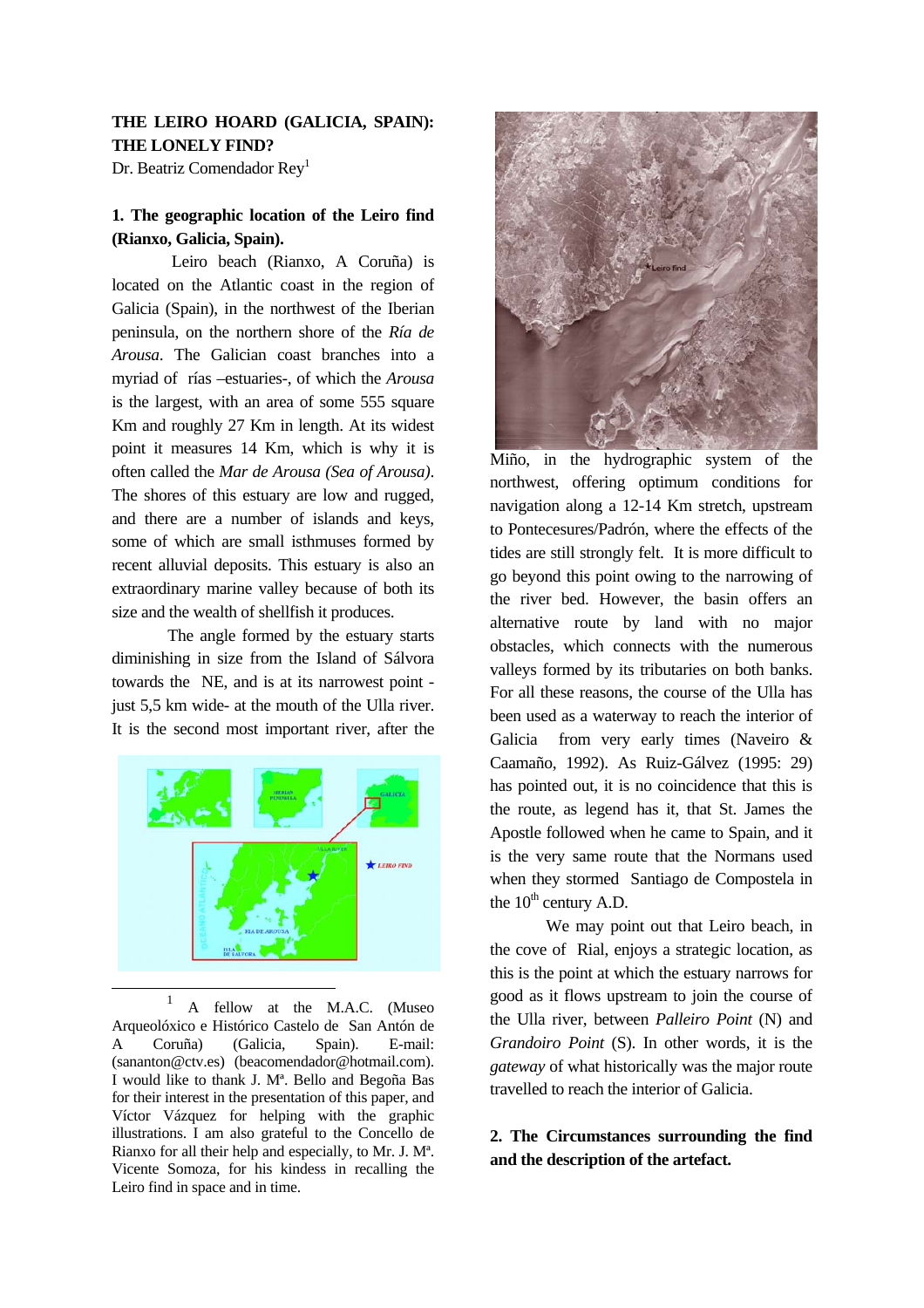This find<sup>[2](#page-2-0)</sup> took place on April  $7<sup>th</sup>$  1976 at a spot known as *Corruncho dos Porcos* a small, rocky projection by the sea near Leiro beach (Rianxo, A Coruña, España). That day, J.M.ª Vicente Somoza, a local seaman, was busy clearing a piece of land among the rocks to build a shed where he would keep his boat and fishing gear. As he was shovelling out the earth he found vessel made of clay.

The object is hemispherical in shape, with an appendix in the form of a truncated cone on the upper part. It is 15 cm high (including the appendix which measures 2.3 cm), with a diameter of 19.5 cm, weighing 270 g. The entire surface of the object is decorated with motifs arranged in horizontal bands framed by series of parallel bead mouldings, except for the ones on the top, which are finished off with the abovementioned appendix. There are vertically arranged rows of umbones or knobs and the rows of concentric rings bear a small umbone in the centre with four similar ones framing each of the outer rings. All together there are six bands. The object is partly embossed and chiselled (mouldings and rings) and partly decorated with pierce marks made by an awl.

Armbruster (1999: 243-244) concludes that it is one individual object, fashioned out of a semi-finished cast product. She points out that the goldsmith left the tip as is when he hammered the vessel and on the inside, where the appendix is found, the surface is concave, denoting the effect of the casting. She also mentions that the rim is not reinforced, unlike the objects from Axtroki, around whose rims gold thread has been wound for reinforcement.

The gold surface used to have a shiny appearance, toned down by reddish-coloured adherences, although due to excessive cleaning, they have since disappeared<sup>3</sup>. There were no

<span id="page-2-0"></span> $\overline{\phantom{a}}$ 



-

 $2$  The information on the find was taken from the files kept at the M.A.C., from the news item published in the Ideal Gallego (14-IV-76) and the article by Cardozo (1976), which was corroborated by the person who discovered the object.

<span id="page-2-1"></span><sup>&</sup>lt;sup>3</sup> It was cleaned while on display at the

temporary exhibition *Galicia no Tempo*, organised by the Xunta de Galicia (Monastery of San Martiño Pinario, Santiago de Compostela, 1991).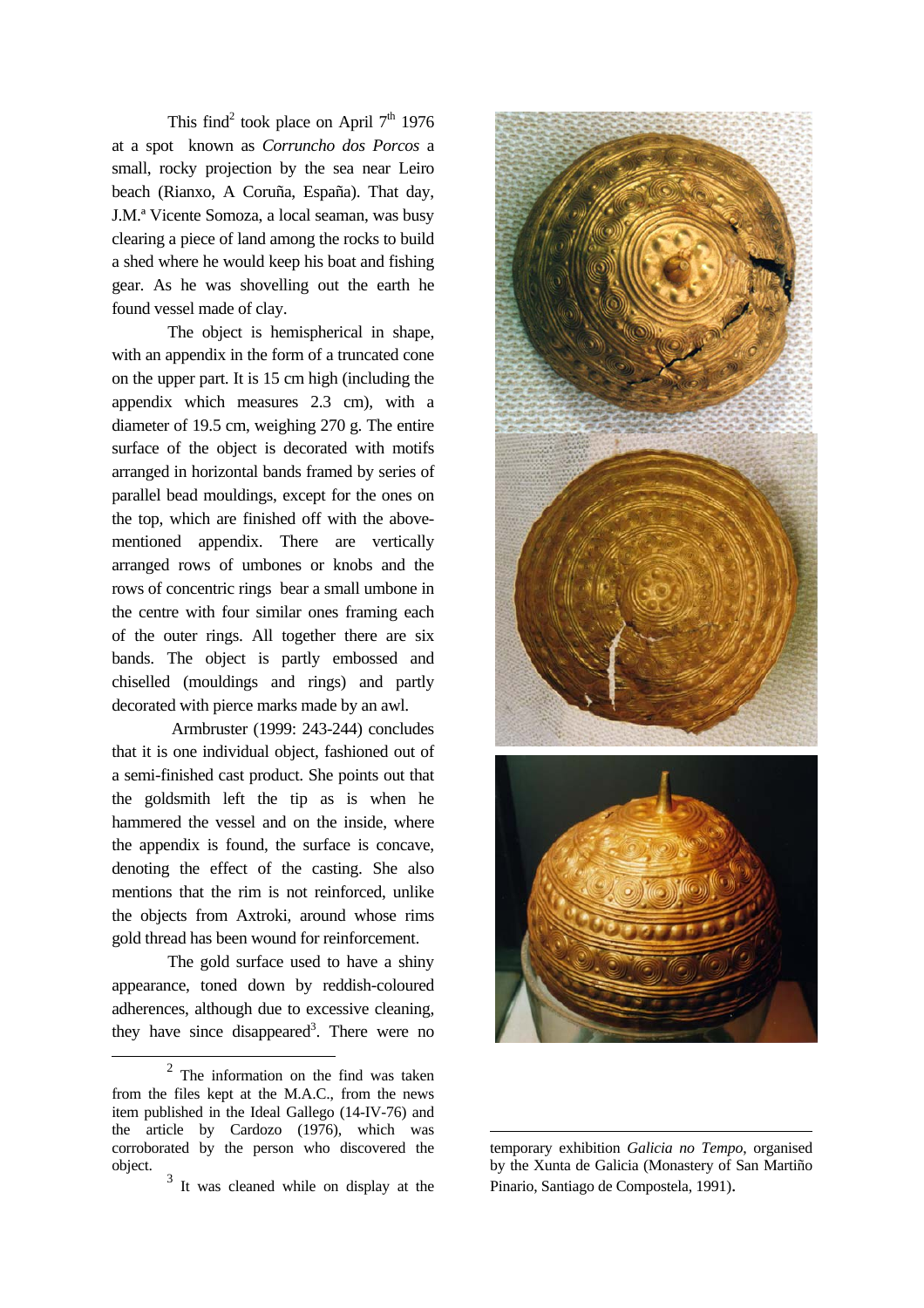analyses carried out to determine their composition.

The M.A.C. also conserves 22 ceramic fragments from the find, however none of the pieces fit together to reconstruct the vessel and very few match. In general, this pottery is hand made out of loose clay with large additions of quartz/mica and impressions of other organic matter. The simple finish is achieved by smoothing the surface. The clay has a reddish tinge on the outer wall, while the interior is brown, which would suggest that the interior underwent a less oxidising kilning process. Most of the fragments have a maximum thickness of between 1.3 and 1 cm., although this is somewhat irregular, since the fractures indicate that the outer wall has a tendency to chip off. Despite the lack of information, we would suggest that this is a good-sized hemispherical vessel with a coarse finish.



## **3. Historiographic Review .**

The object commonly known as the Leiro *helmet* is one of the most popular attractions at the M.A.C. Yet, 25 years after it was discovered, it is still largely unknown. It has never been the subject of a monographic study, rather, it has only inspired brief commentaries, scattered throughout a variety of essays. These opinions have been overshadowed by comments regarding its formal counterparts, which have been the object of greater attention, such as the *bowls of Axtroki* (Guipúzcoa) or the *Treasure of Villena* (Alicante) on the Iberian peninsula (Barandarían, 1973; Almagro, 1974), or by

other finds all over Europe, such as the gold cones of *Avanton* (Vienne), *Schifferstadt* (Renania) or *Ezelsdorf* (Baviera) (Eluére, 1987).

The object was considered, from the very start, to be a *gold helmet dating from the culture of the hillfort settlements*. The news of the find was immediately published by a Portuguese investigator, M. Cardozo (1976: 174), based on the information provided by M. Chamoso. They both agree that it is a *casque*  dating from the Hispano Roman period, from between the years 350-250 b.C. (Celtic Iron Age II), which they link to the sculptures of Lusitanian or Galician warriors. Owing to the fragility of the metal sheet, it is assumed to be an ornamental piece to be used directly or placed over a support made of leather or another similar type of material and worn over the skull.The object is believed to have belonged to the grave goods of the tomb of a chief or a high status warrior.

Most of the authors subsequently decided on an earlier dating, with the majority of opinions placing Leiro as straddling the Late Bronze Age and the Iron Age. Thus, Calo (1991) has assigned it to the Iron Age (Hallstatt B and C), between the  $7<sup>th</sup>$  and  $6<sup>th</sup>$  centuries b.C., because of its striking similarity to Axtroki, which he relates to the Hallstatt objects of central Europe, especially those found in Germany. Monteagudo (1996: 41-42, Fig. 19) dates it to around the  $8<sup>th</sup>$  century b.C., based on decorative parallels. Vázquez Varela (1992, 1994) includes it in the Late Bronze Age, giving special attention to the fact that it is a hoard. Blas (2000: 42,43) believes that both Axtroki and Leiro have gold vessels like those found in northern central Europe and in the midcontinental area, where Bello and Peña (1995: 154) consider that it originates from. While bearing in mind that it is, formally speaking, a hoard, Almeida et. alii (1994: 30-31), consider that it may be related to other objects from the Middle Bronze Age of the Atlantic, owing to its similar decorative elements.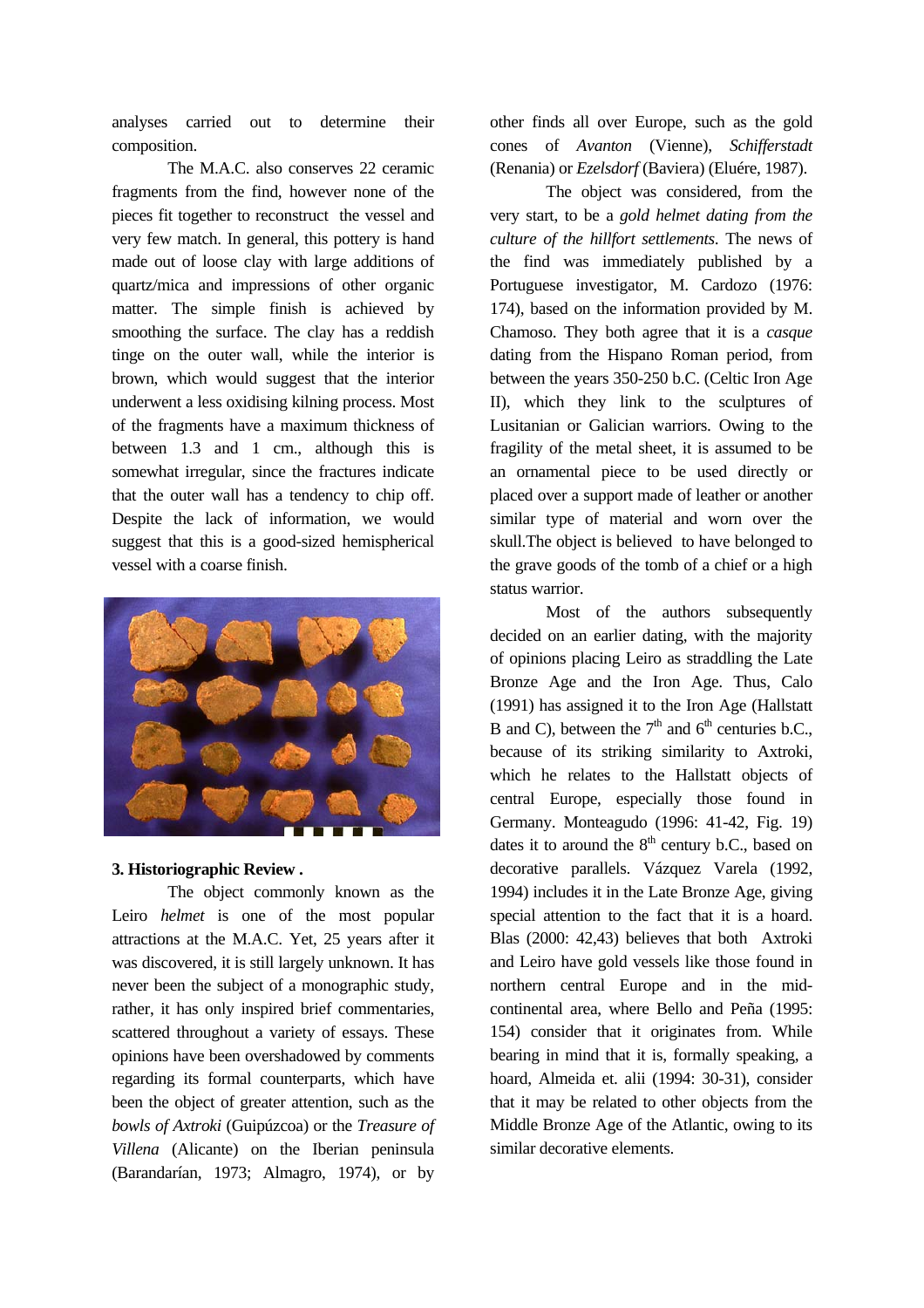Over the last decade, the study of prehistoric goldwork has undergone a new approach that pays special attention to the technological aspects. From this standpoint, Armbruster (1999: 243) has linked Leiro to the hoards of Axtroki and Villena, with the latter being included in the Late Bronze Age, around 1000 B.C., owing both to the bracelets cast using the lost-wax process and shaped in combination with rotary instruments, as well as to the first vestiges of iron found in southwestern Europe. In this respect, the author separates it from Hallstatt goldwork, and includes it in the technological domain of the *Villena/Estremoz* type goldwork, thus taking several out-of-context objects and situating them in a relative chronological framework (1993: 402). This same framework also encompasses other artefacts from the Northwest Iberian peninsula, which derived or evolved from the *Villena/Estremoz* type, like the bracelets from Toén and Ourense, for instance, (Ourense, Galicia) and the bracelets from Urdiñeira (A Gudiña, Ourense) in Spain or the bracelet from Chaves (Vila Real, Portugal) and Monte da Saia (Braga) in Portugal (Armbruster Perea, 1994: 74).

 In the last few years, a number of authors have opted for its interpretation as a bowl. According to Reboredo (1999: 214-215) the appendix might have been used to attach it to some kind of support, and may have had a magical or ritual significance. Ruiz-Gálvez considers it to be related to gold crockery. And lastly, in the opinion of Vázquez Varela (1994) its lack of functionality would confirm that it had a possible symbolic or ritual purpose.

 In general, the opinions have been rooted in a formal point of view ( which would include the technological aspects), and to a lesser extent, in the interpretation of its archaeological context as a hoard. Several aspects are commonly assumed:

That it is an exceptional object owing to its uniqueness as far as the archaeological records are concerned, and therefore must be unique in the society that created and adopted it.

- That it is a foreign object, because it imitates foreign objects or that it actually is one.

 That its chronology and function depend on the interpretation of its foreign counterparts.

## **4. Leiro in its archaeological environment.**

 From the above analysis, we are struck by two questions. First of all, the Leiro find has been dated to a time interval of around 1000 years, without this having had any impact on its interpretation within the archaeological context of the Northwest Iberian peninsula. Secondly, it has largely been studied from an exterior viewpoint rather than considering the archaeological context of the area or region in which it was found.

 One of the aspects that usually draws a consensus among authors based on the information about the Leiro find is that it might be a hoard. Ruiz-Gálvez (1989) has warned that caution must be exercised in the interpretation of these types of finds owing to the interplay of a great many variables, including chance. Clearly it may be an unreliable find as far as its location is concerned. Even so, in this paper we will analyse the Leiro find in the context of the archaeological record of the mouth of the Ulla, river, relating it in turn, to the global context of the Northwest Iberian peninsula. We will thus attempt to seek out new elements that will be able to shed light on whether or not it should be interpreted as an *isolated* object, a *"lonely find"*  from a formal point or view, or as a *hoard*.

## **4.1. The Precedent (The Neolithic/Copper Age/Early Bronze Age).**

 We wondered if there were any signs in the area that this territory had been appropriated by the groups of humans settled there prior to the supposed *arrival* of the helmet/bowl of Leiro. We also speculated as to whether we could interpret from the record, any indication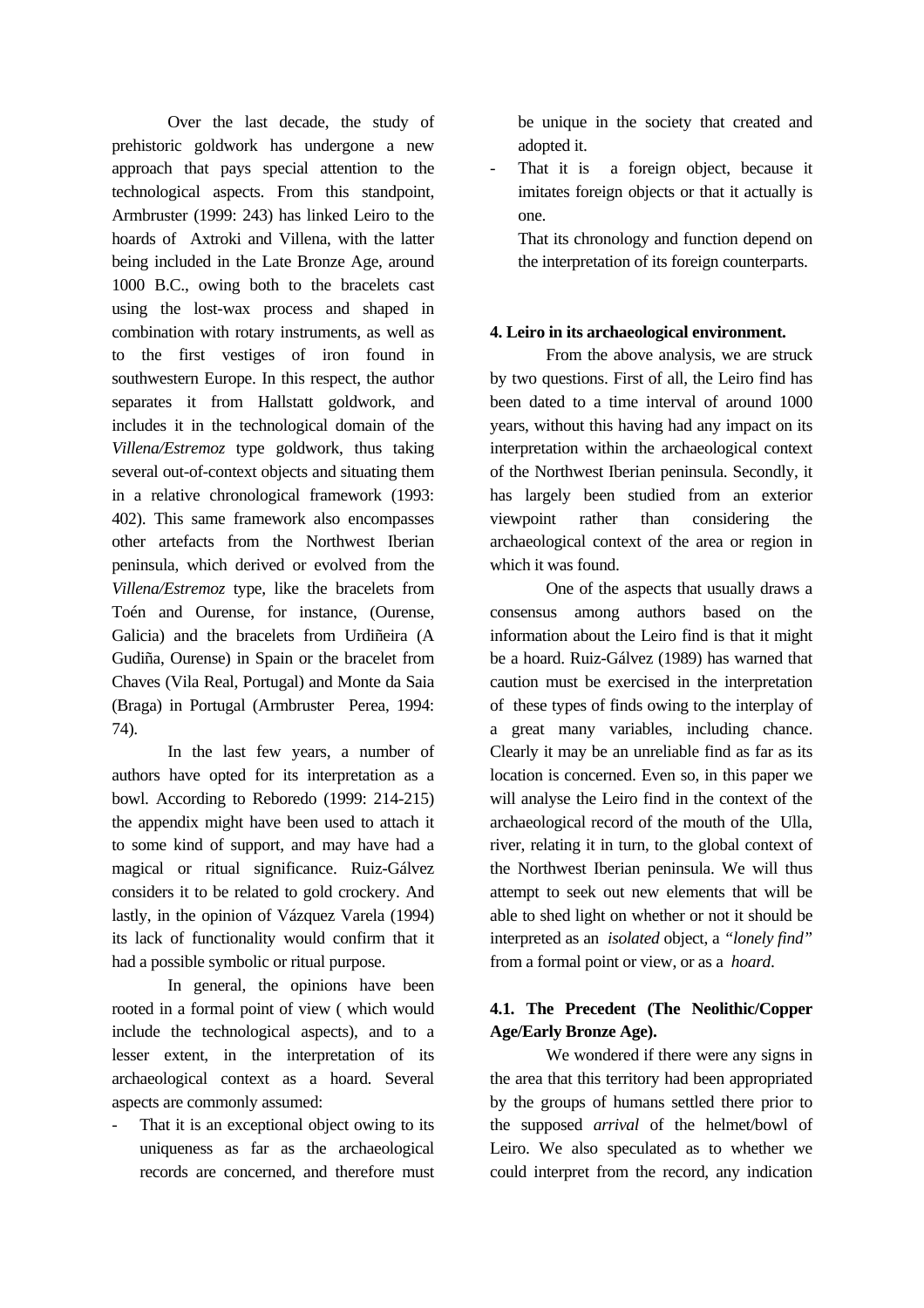of social hierarchisation or even the extent to which there was deliberate interaction.

The intensive occupation of the territory has been demonstrated by the wealth of manifestations of two of the most characteristic phenomena of the archaeological record in Galicia, *the megalithic phenomenon* and the *Galician Rock Art Carvings*, which have some unique aspects as we will comment on below.



On a small, level stretch on the southfacing slope of Monte Lioira, is the *tumular necropolis of Os Campiños* (Sta. Mª. de Leiro, Rianxo). A slab decorated with anthropomorphic carvings was recovered from this necropolis, which the authors date to the late Megalithic, possibly already into the Copper/Early Bronze Age (Fábregas y Fuente, 1994: 309).



On the other hand, the petroglyphs found on the banks of the ría de Arousa have a distinct style, particularly those in the area around Rianxo, located near the coastal zone. Moreover, Leiro is one of the few Galician carvings that portray weapons. The *Foxa Vella*  station (Monte da Pena, Rianxo) located on a hilltop with a sweeping view over the lowlands, includes the representation of two halberds, as well as daggers and ring motifs (Calo & González, 1980). As an exception, Leiro is the only place in Galicia where the weapons depicted in the carvings and their metal counterparts appeared in close proximity. On the same mountain slope a possible hoard was located consisting of five tanged daggers and one halberd, and, moreover, it is the only one in the Galician archaeological record (Comendador, 1999).

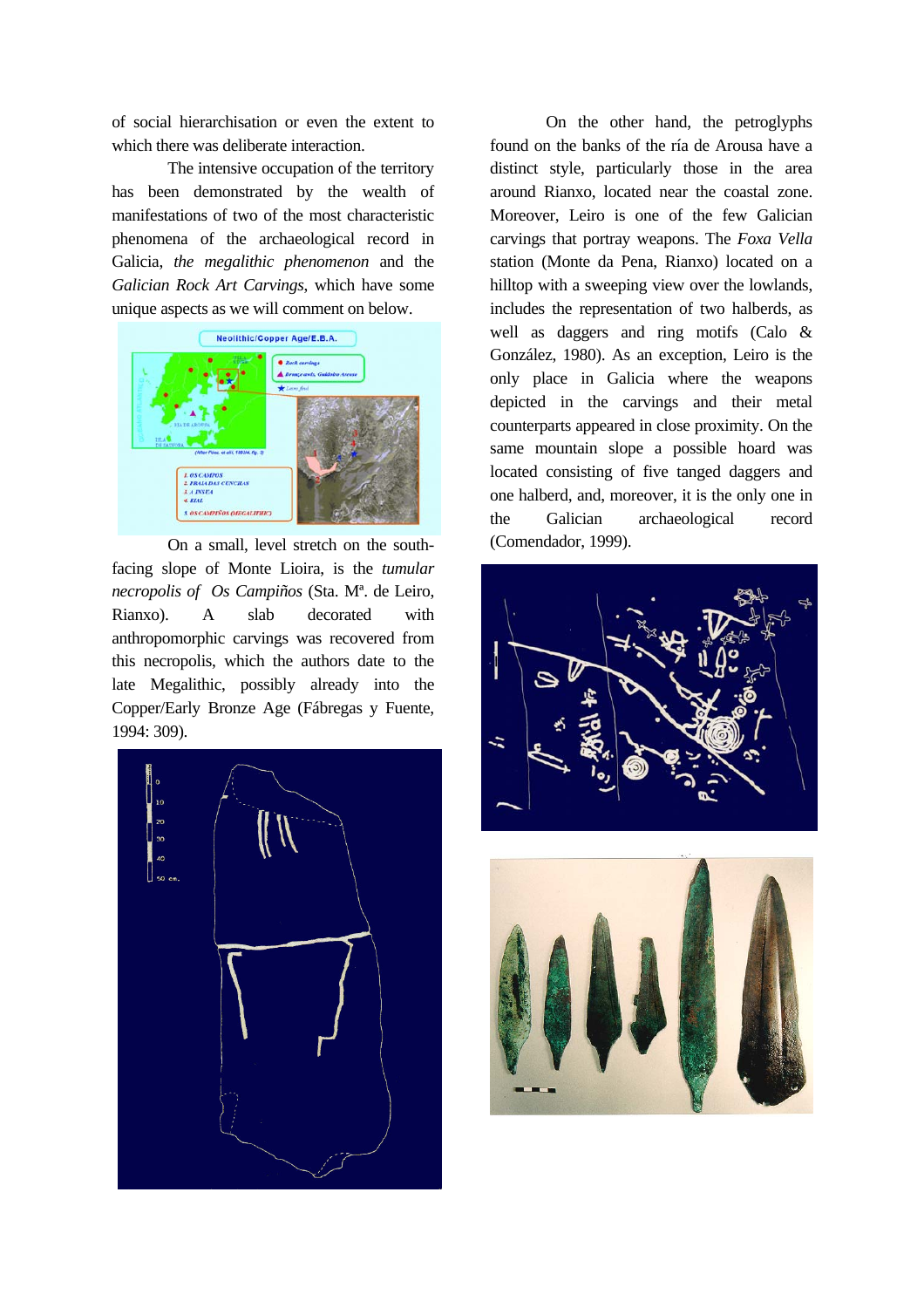Lastly, human figures are a much less common motif in the carved images, and even scarcer are the representations that might be interpreted as *praying figures*, with their upper extremities stretched out and upwards. Two of these figures appear in Rianxo, one in group *III of Praia das Cunchas* (Vázquez



Rozas, 1997: 105, Costas & Novoa, 1993: 138) and the other, which bears a striking resemblance to the former, is found on the *petroglyph da Insua*, situated in the valley of O Rial, right next to the location of the Leiro find (Bonilla et. alii, 1995/96: 90).

For many authors, the Galician Rock Art Carvings are the expression of a hierarchised society, with the male figure being predominant. Other authors (Vázquez Varela, 1995) have put forth the theory of the development of a type of warfare, which would have been reduced to battles between groups that were few in number, representing the small social units, and perhaps engaged in for ritual purposes or for ostentation. The social hierarchy would have been manifested and legitimised by the possession of the metal weapons found in the grave goods. Not only is there evidence that would point to a social hierarchisation towards the end of the  $3<sup>rd</sup>$  millennium, but some of the most tangible and exceptional proof from the northwest also comes precisely from the area where the Leiro helmet/bowl was discovered.

The southern coast of the Rías Baixas also presents a probably old evidence of the introduction of the bronze alloy on the Iberian peninsula. The site on the islet of *Guidoiro Areoso*, in the middle of the ría de Arousa, consists of two bronze awls, which from the dating and the associated materials could be assigned to the end of  $3<sup>rd</sup>$  millenium B.C. and may be taken as proof of the relations across the Atlantic at the time (Comendador, 1999).

## **4.2. The "Hiatus" of the Middle Bronze Age.**

If we examine the archaeological record of the Bronze Age on the Northwest Iberian peninsula, it is quite surprising to see the Leiro find included in the Middle Bronze Age. Starting around the middle of the  $2<sup>nd</sup>$ millennium, there is very little evidence recorded, with a dearth of information on both inhabited places and burial grounds. And up until relatively recently, only a few isolated finds of metal artefacts were attributed to this period.

While some investigators have interpreted this hiatus as a crisis or recession period, others believe that it may reflect an increased instability in the habitat in terms of a socio-economic restructuring process. It has been suggested that smaller sized social units were formed in which the possession of certain prestige goods played a less important role than during the previous period. Some of the investigators also consider that certain evidence in the record, generally interpreted as dating from earlier periods, might belong to the  $2<sup>nd</sup>$ millennium. They argue that many phenomena, such as *megalithic art, the beaker phenomenon,*  and *Galician Rock Art Carvings* took place during the  $2<sup>nd</sup>$  millenium. There are even authors who believe that the view of a social change and a recession would not necessarily be contradictory. In any event, the evidence on record does become scarcer.

The finds traditionally attributed to the Middle Bronze Age in the area under study are also scanty, although we cannot rule out the possibility that new surveys may be able to contribute additional knowledge on the continuity of settlement during this period.

In view of the extraordinary record of the previous and subsequent periods in this area, the archaeological record dating from the middle of the  $2<sup>nd</sup>$  millennium is so scarce and/or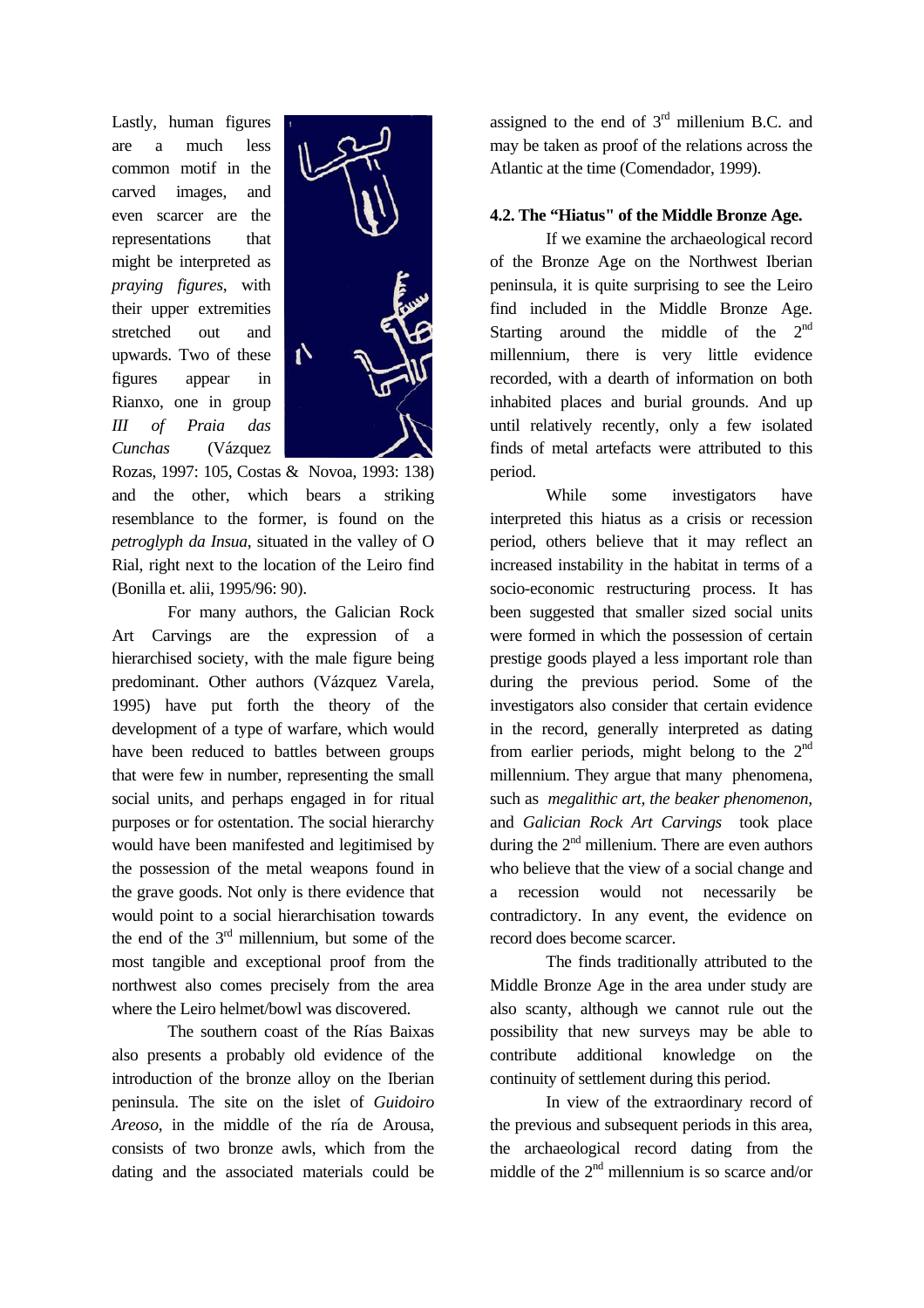unknown, up to the present, that the Leiro helmet/bowl would be a veritable "exception", owing to its unique presence as well as to its character as a luxury object.



#### **4.3. The Late Bronze Age.**

In terms of metalwork, the Late Bronze Age on the Northwest Iberian peninsula is characterised by a major change in the scale of production, with an increase in the appearance of household objects. Most of these are produced locally, imitating foreign styles, especially in the Atlantic area. We may highlight the appearance of new types such as the *flange-hilted swords,* hollow-bladed spearheads and axes, ranging from the palstave type without rings to the two-ringed type.

The most characteristic phenomenon at this time would be the hoards, which, again, in the area under examination, make a special appearance. The Ulla is the river of the Northwest Iberian peninsula which has produced the largest number of aquatic metal finds in its downstream section as well as at the mouth. The main artefacts that have been recovered are swords and spearheads dating from the Middle/Late Bronze Age to the transition period of the Late Bronze Age/Iron Age; two rapiers from the transition period Middle Bronze Age/Late Bronze Age; three swords from the Late Bronze Age in addition to another one that was washed away; a spearhead and a sword of the *Monte Sa Idda* type from the transition period of the Late Bronze Age/Iron Age that may be dated to around the year 800

b.C. (Peña Santos, 1985; Ruiz-Gálvez, 1995: 29, Meijide, 1988). More recently another tanged and riveted dagger was reported, also extracted from a stretch of the river in the proximity of the *Torres do Oeste* (Grela, 1995/96: 9-12). All of these finds were happened upon by chance, during the dredging operations carried out for the extraction of sand. These finds add to the evidence corroborating the close relations that existed between the Atlantic area and this zone towards the end of the Bronze Age. Ruiz-Gálvez (1995: 29) has suggested that there may have been river ports functioning in the downstream section of the Ulla river since the Bronze Age.



Although it is not possible to establish a direct connection between the river hoards of the Ulla river and the hoard of the Leiro helmet/bowl, we should make mention of another find in Galicia that links the two phenomena. We are referring to the *Hío hoard*  (Cangas do Morrazo, Pontevedra, Spain), which was discovered in the crevice of a granite cliff overlooking the estuary of Vigo. Not only was it found in a similar location, but the hoard also consisted of an assorted panoply of objects datable to the Late Bronze Age. Among the artefacts are a sword resembling the flange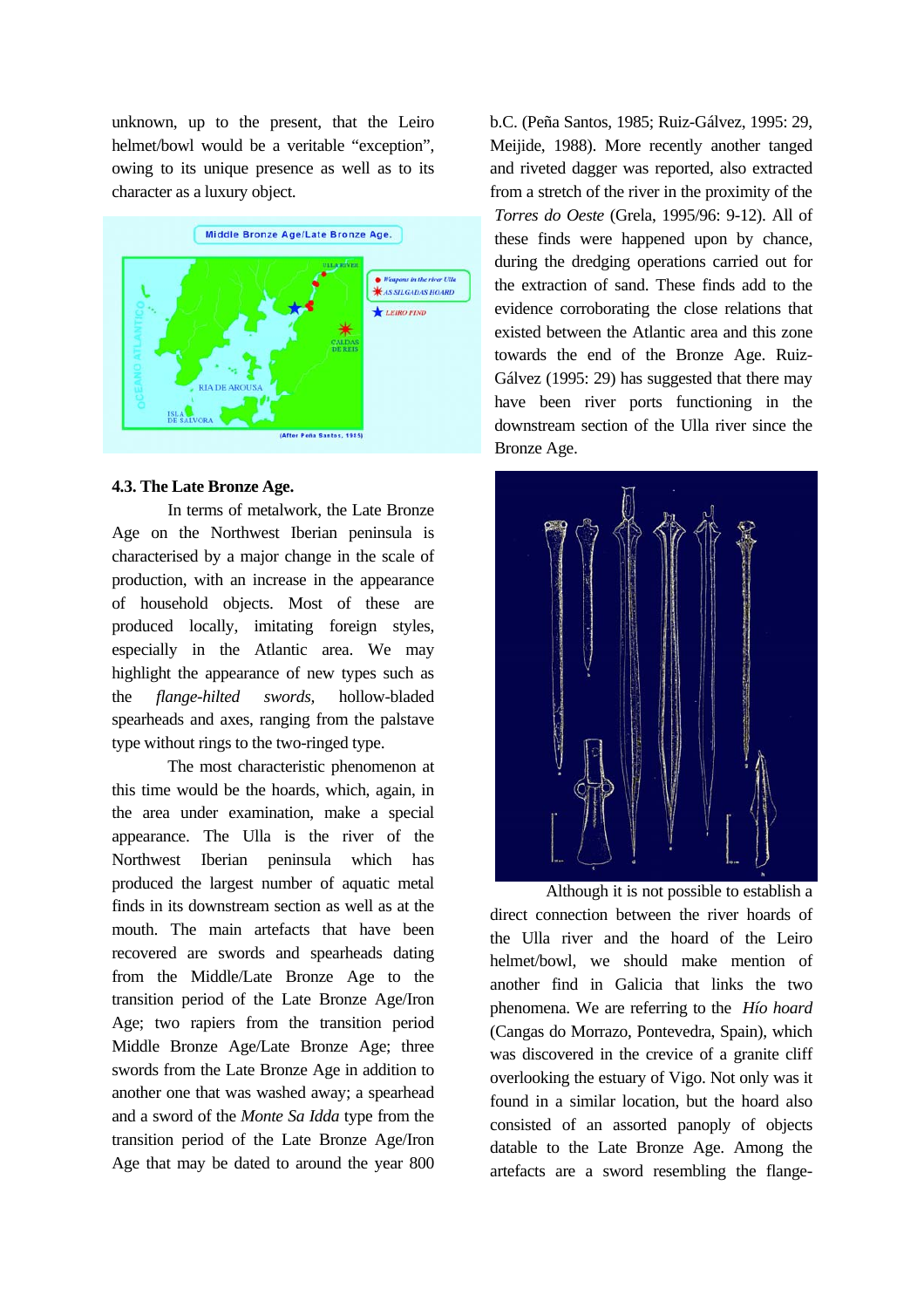hilted swords of the Ulla and several fragments of riveted bronze vessels (Obermaier, 1923: 30- 32).



We can also mention two other interesting hoards of goldwork. The first was found at *Sequeade* (Barcelos, Portugal), which produced a chain of skeins made of gold wire inside a ceramic vessel with a cover (Comendador, 1999: 91).





It is related to the find of *Alto da Pedisqueira* (Chaves, Portugal) where a similar chain was unearthed, in this case, along with a bracelet imitating those found in the above-mentioned hoard of Villena (Alicante) (Comendador, 1999: 50).



Lastly, we must not overlook the hoard of *As Silgadas* (Caldas de Reis, Pontevedra), near Leiro, which consists of objects from different periods, however in recent years has been considered to belong to the Late Bronze Age (Comendador, 1999).



In our opinion, the Leiro find, interpreted as a hoard, has a coherent context within the archaeological record pertaining to the final centuries of the Late Bronze Age.

#### **4.4. From the Iron Age to Roman Times.**

Standing out among the most important large fortified settlements in this area are the *Casa de Xil o As Cercas* (Isorna), which gets its name from the defence structures that are still standing and the castro de Neixón, both strategically located overlooking the mouth of the estuary and the outlet of the Ulla river. However, we must also point out that up to now there is no evidence of burial grounds belonging to the *castrexa (hillfort) culture* which may be assigned to the Iron Age in Galicia, which means that the hypothesis that Leiro was a burial ground cannot be authenticated in the archaeological record.

It would be impossible here to expand upon the archaeological context of the later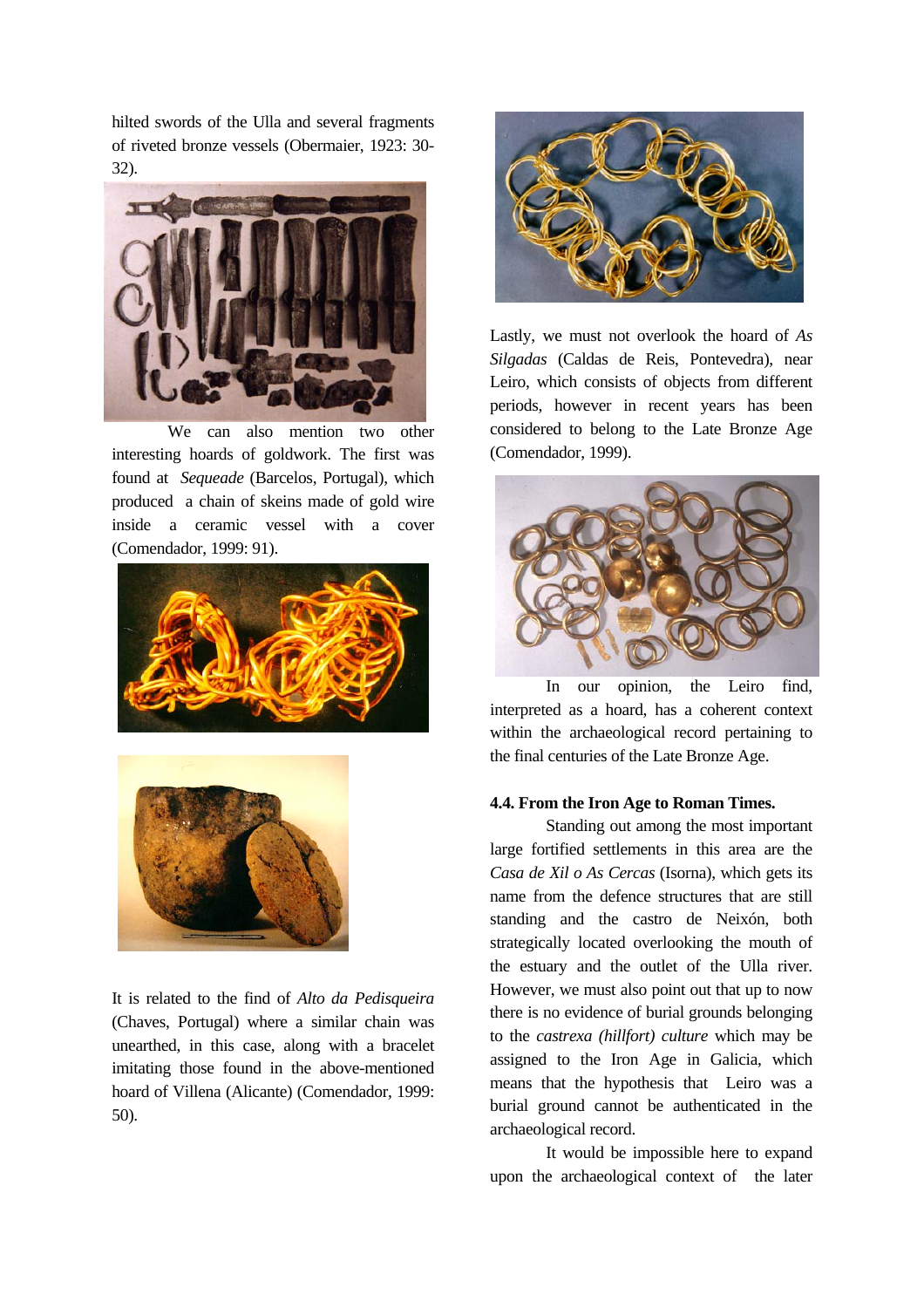periods of the area in question, a subject that has been widely discussed by Naveiro and Caamaño (1992). These authors have highlighted the importance of the Ulla waterway during Roman times, particularly during the early decades of the  $1<sup>st</sup>$  century A.D. They assume that there were several embarkation points and river ports; this idea was also corroborated by the find of a sunken Roman ship at *Punta Fradiño*, on the Island of Cortegada.



#### **5. Final Considerations**

Studies have characterised Leiro as an isolated phenomenon in the archaeological record of the Northwest, with an outwardlooking perspective. An attempt has been made to adjust its chronology and function in relation to other comparable finds from other cultures, either Atlantic, central European or Mediterranean. The result of this approach to date has been a vague chronological assignation ranging from the Iron Age to the Middle Bronze Age passing through the transition to the Late Bronze Age. As regards to whether its function was that of a helmet or a bowl, there are advocates of both hypotheses, or of neither, yet the opinions are dictated, in any case, by what was decided on as the purpose of its European counterparts.

In our opinion, after an analysis of the archaeological context which this find belongs to, the following observations can be made:

- The outlet of the Ulla river and the mouth of the estuary, the ría de Arousa present a continuous archaeological record, at least from the Megalithic Neolithic Age with evidence that is abundant as well as exceptional.

- There are convincing reasons to believe that, among other factors, the strategic value gave the local populations a special interest in exerting their right to control the area. At the mouth of the Ulla river, the archaeological record indicates that a complex social structure arose starting from the Copper Age, which is expressed in its art.

- This record verifies a special dynamic action in terms of evidence of foreign contact. Thus, Leiro is an exceptional find, but included within a region where the archaeological record is also exceptional, so it is not an "lonely" find in terms of this exceptional character.

With regard to its use, we must first distinguish between the *use* of the object and the *significance of the hoard*. We believe that neither its use nor its significance are necessarily dictated by its foreign counterparts. First of all because the object represents the end of its life cycle, and at that time may have already lost its original use. Secondly, because the fact that it was discovered inside a coarse vessel indicates that its use had been intentionally prevented.

We believe that the most coherent archaeological context for the dating of Leiro would correspond to the final centuries of the Late Bronze Age. Leiro would be significant within a social context of control by certain populations over the access to the territories and resources as well as to circulation. This aspect has been attributed to the Villena hoard, whose interpretation has given rise to controversy. Ruiz-Galvez (1998) believes that it is the personal property of a local ruler, while Armbruster and Perea (1994: 84) consider it to be a piece of material that was rejected for exportation in connection with the international circuit of raw materials that developed during the  $8<sup>th</sup>$  century B.C. between the Atlantic rim and the central Mediterranean.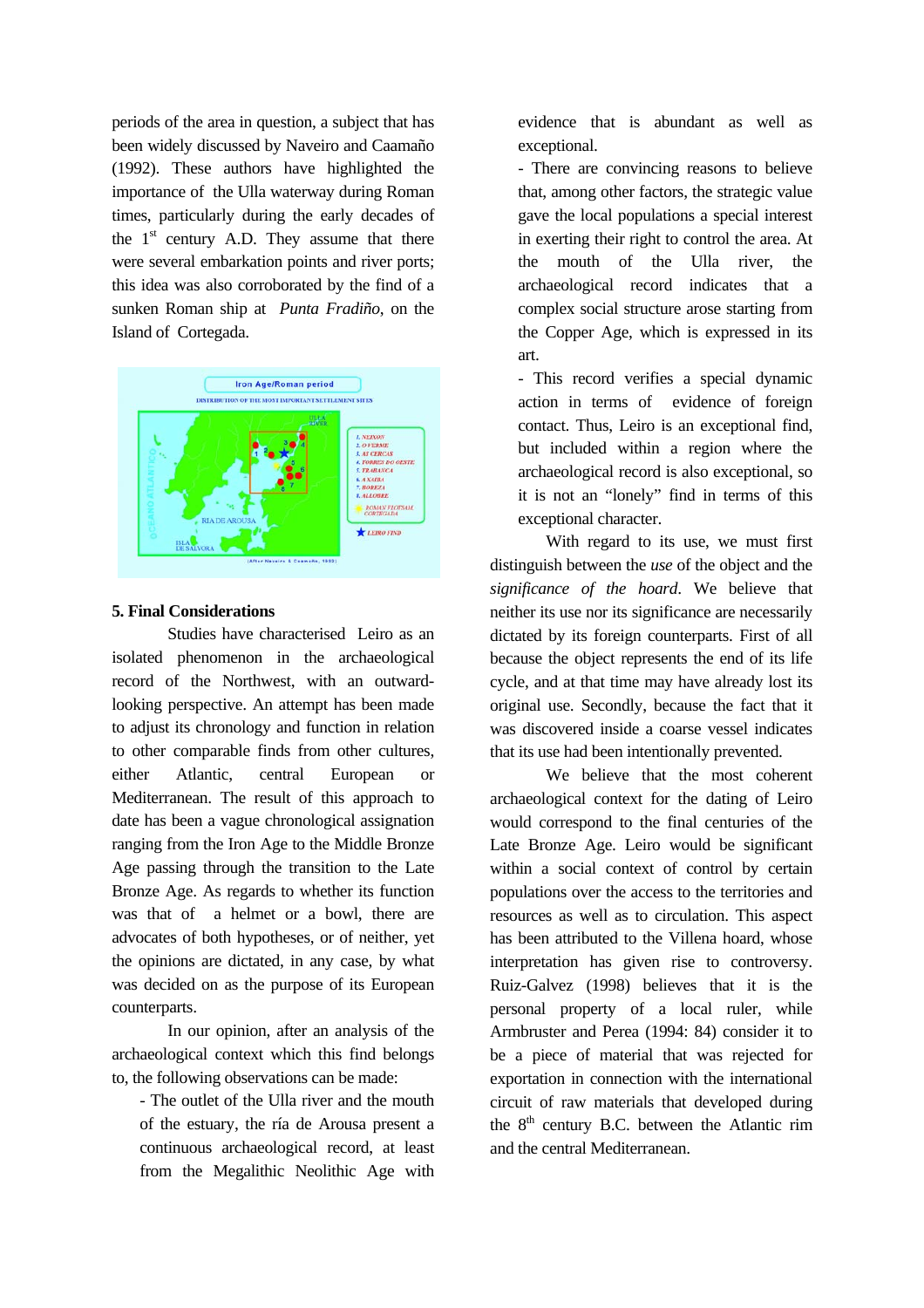Whether it was an introductory gift, an occultation or any of the many other possible explanations, Leiro is engraved upon the discourse of power echoed by the mouth of the Ulla river since prehistoric times.

#### **BIBLIOGRAPHY**

- Almagro Gorbea, 1974: "Orfebrería del Bronce Final en la península Ibérica. El tesoro de Abia de la Obispalía, la orfebrería tipo Villena y los cuencos de Axtroki". *Trabajos de Prehistoria*, 31: 39-100.

- Almeida, M; Boveda, Mª.J.; Vilaseco, I., 1994: "Galicia Different Place: Da cronoloxía do ouro precastrexo e outros tópicos". *Historia Nova. Contribución dos Xoves Historiadores de Galicia*, III: 25-33. Santiago.

- Armbruster, B.R., 1993: "Rotary motion- lathe and drill. Some new technological aspects concerning Late Bronze Age goldwork from southwestern Europe". (G. Morteani & J.P.Northover eds.) *Prehistoric Gold in Europe*: 399-423. Kluwer Academic Publishers. Netherlands.

- 1999: "Techniques d'orfèvrerie préhistorique des tôles d'or en Europe atlantique des origines à l'introduction du fer". *L'Or dans l'Antiquité. Supplement Aquitania*, 9: 237-250.

- Armbruster, B.R. y Perea, A., 1994: "Tecnología de herramientas rotativas durante el Bronce Final. El depósito de Villena". *Trabajos de Prehistoria*, 51, nº 2: 69-87.

- Barandarian, I., 1973: "Los cuencos de Astroki (Biolibar-Eskoriaza, Guipúzcoa)". *Noticiario Arqueológico Hsipánico,* 2: 173-209.

- Bello. J.Mª. y Peña Santos, A. de la, 1995: *Galicia na Prehistoria*. Historia de Galicia, I. Vía Láctea. A Coruña.

- Blas Cortina, M.A. de, 2000: "La prehistoria postpaleolítica cantábrica: de la percepción de similaridades neolíticas a la irregularidad documental en las estapas metalúrgicas". Actas do 3º Congresso de Arqueología Peninsular, Vol. IV: 14-33. ADECAP. Vila Real.

- Bonilla, A., Parga, A. y Torres, A., 1995-96: "Prospección intensiva de grabados rupestres en el Ayuntamiento de Rianxo (A Coruña)". *Boletín del Museo Provincial de Lugo*, Tomo 7, Vol. II: 71-103.

- Bouza Brey, F., 1928: "O puñal do Museu Antropolóxico de Madride". *Nós*, 61: 2.

- Bradley, R., 1998: "Invisible warriors - Galician weapon carvings in their Iberian context". En (R. Fábregas Ed.) *A Idade de Bronce en Galicia: novas perspectivas.* Cadernos do Seminario de Estudos de Sargadelos, 77. Sada. A Coruña: 243-258.

- Calo Lourido F., 1991: "Casco de Leiro". En Catálogo de la Exposición *Galicia no Tempo* Xunta de Galicia. Santiago: nº 50 143-44.

- Calo Lourido, F. y González Reboredo, X.M., 1980: "Estación de arte rupestre de Leiro (Rianxo, A Coruña). *Gallaecia*, 6: 207-216.

- Cardozo M., 1976: "Valioso achado arqueológico em Espanha". *Revista de Guimaraes*, 86: 173-178.

- Comendador, B., 1999: *Los inicios de la Metalurgia en el Noroeste de la Península Ibérica.* Monografías, 11. Museo Aqueolóxico. A Coruña.

- Costas, J. Novoa, 1993: *Los grabados rupestres de Galicia*. Monografías, 6. Museo Aqueolóxico. A Coruña.

El Ideal Gallego, 1976: "El casco hallazgo arqueológico de Leiro (Rianxo)". *El Ideal Gallego*, 14-IV-76. de Abril: 4.

- Eluére, C, 1987: *L'Or des Celtes.* Office du livre. Fribourg.

- Fábregas, R. y Fuente Andrés, F., 1994: La laja decorada de Os Campiños. *Seminario O Megalitismo no Centro de Portugal*. (Mangüalde, 1992). Viseu: 305-310.

- Fernández Castro, J.A.; Piñeiro Hermida, P. y Ces Castaño, R., 1993-94: Un complexo de gravados rupestres en Rianxo-A Coruña. *Brigantium*, 8: 199- 244.

- Grela Caínzos, E.M. 1995/96: "Un puñal inédito del Bronce". *Brigantium*, 9: 9-12.

- Meijide, 1988: *Las espadas del Bronce Final en la Península Ibérica*. Arqueohistórica, 1. Universidad. Santiago de Compostela.

- Monteagudo, L. 1996: "La religiosidad *callaica*: estela funeraria romana de Mazarelas (Oza dos Ríos, A Coruña), cultos astrales, priscilianismo y outeiros". *Anuario Brigantino*, 19: 11-118.

- Naveiro, J. y Caamaño, J.M, 1992: "El depósito subacuático del río Ulla. El material romano". *Finis Terrae, Homenaje a Ballil*: 257-295.

- Obermaier, H., 1923: "Impresiones de un viaje prehistórico por Galicia". *Boletín de la Comisión Provincial de Monumentos Históricos y Artísticos de Orense*, VII, nº 149: 25-47.

- Parga Pondal, S., 1955: "Nota sobre un vaso de la colección Parga". *Crónica del IIIº Congreso Nacional de Arqueología (Galicia, 1953)*: 406-408. Instituto Fernando el Católico. Zaragoza.